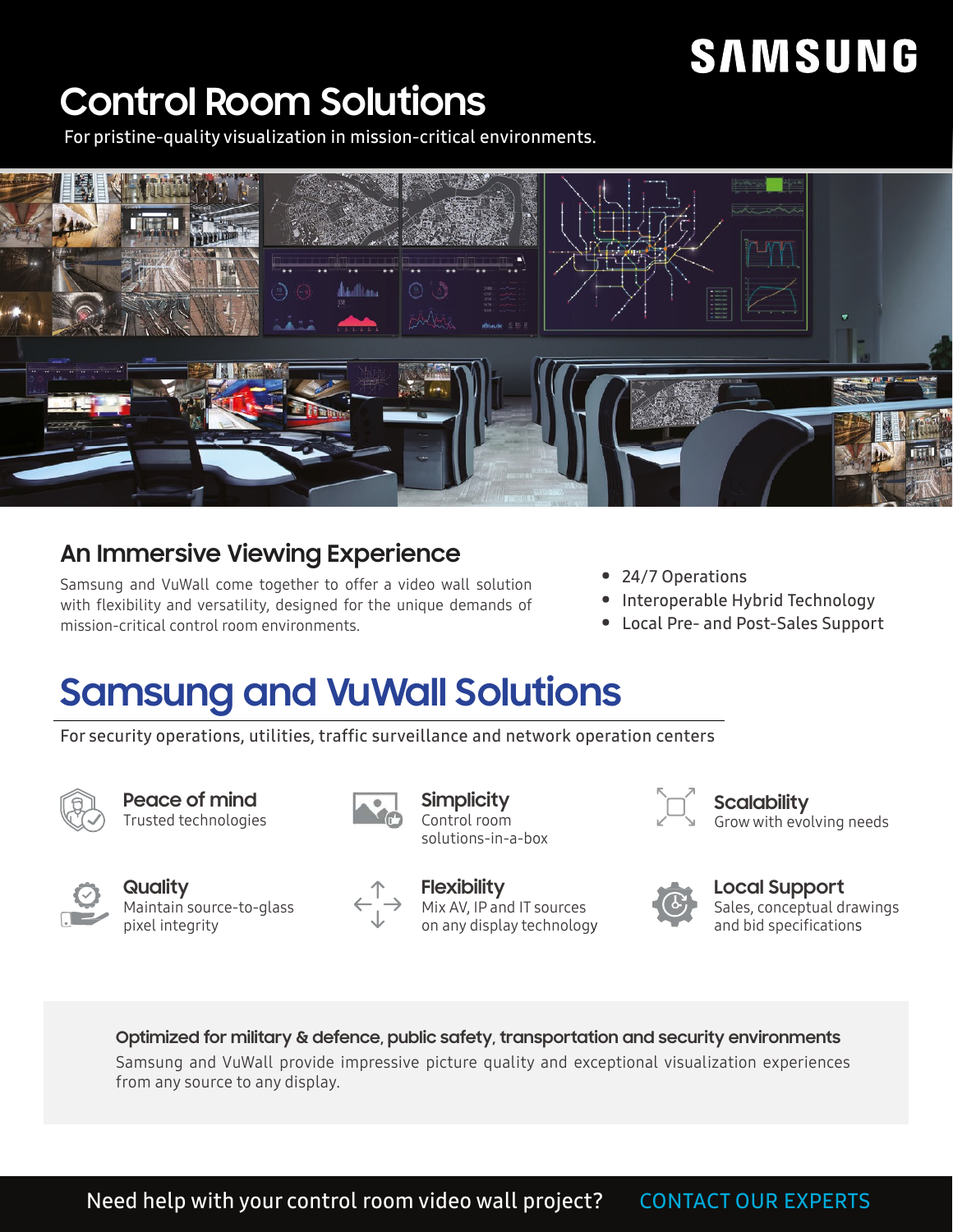### **Samsung Display Solutions**

Samsung's comprehensive line-up of professional displays are built for the control room. From large-scale LED signage and video walls visible to the entire room, to QLED 8K signage that shows incredible details and even ultra-wide, high resolution monitors, teams will have the technology to get the job done.

### **LED - The Wall**

- MicroLED 0.84mm, 1.2mm & 1.6mm
- Infinity design: slim, bezel-less design
- Black Seal Technology for intense contrast and immaculate detail
- Pristine, precise colours
- TUV Eye-Safe certification
- EMC Class B
- Off-board power
- Signal and power redundancy
- Quantum HDR for optimized brightness/contrast ratio
- Modular form factor
- Convenient mobile calibration
- Front access for servicing



### **LCD - Video Wall Displays**

- Razor-thin 0.44mm even bezel design delivers one immersive, seamless image
- Adaptable slender design
- View content from any angle
- Vibrant images in any light
- Image enhancement
- Comprehensive factory calibration
- Convenient mobile calibration



### **Monitors**

- Ultra wide screen supporting a number of open windows without scroll or zoom
- Seamless multi-tasking allowing staff to work on more documents and applications simultaneously
- Multi-tasking features: PIP, PBP & easy setting box
- Greater viewing comfort with industry leading 1000R curvature
- USB type-C ports
- Easy to control two devices with KVM switch



### Need help with your control room video wall project? [CONTACT OUR EXPERTS](http://vuwall.com/samsung-control-room-solutions/)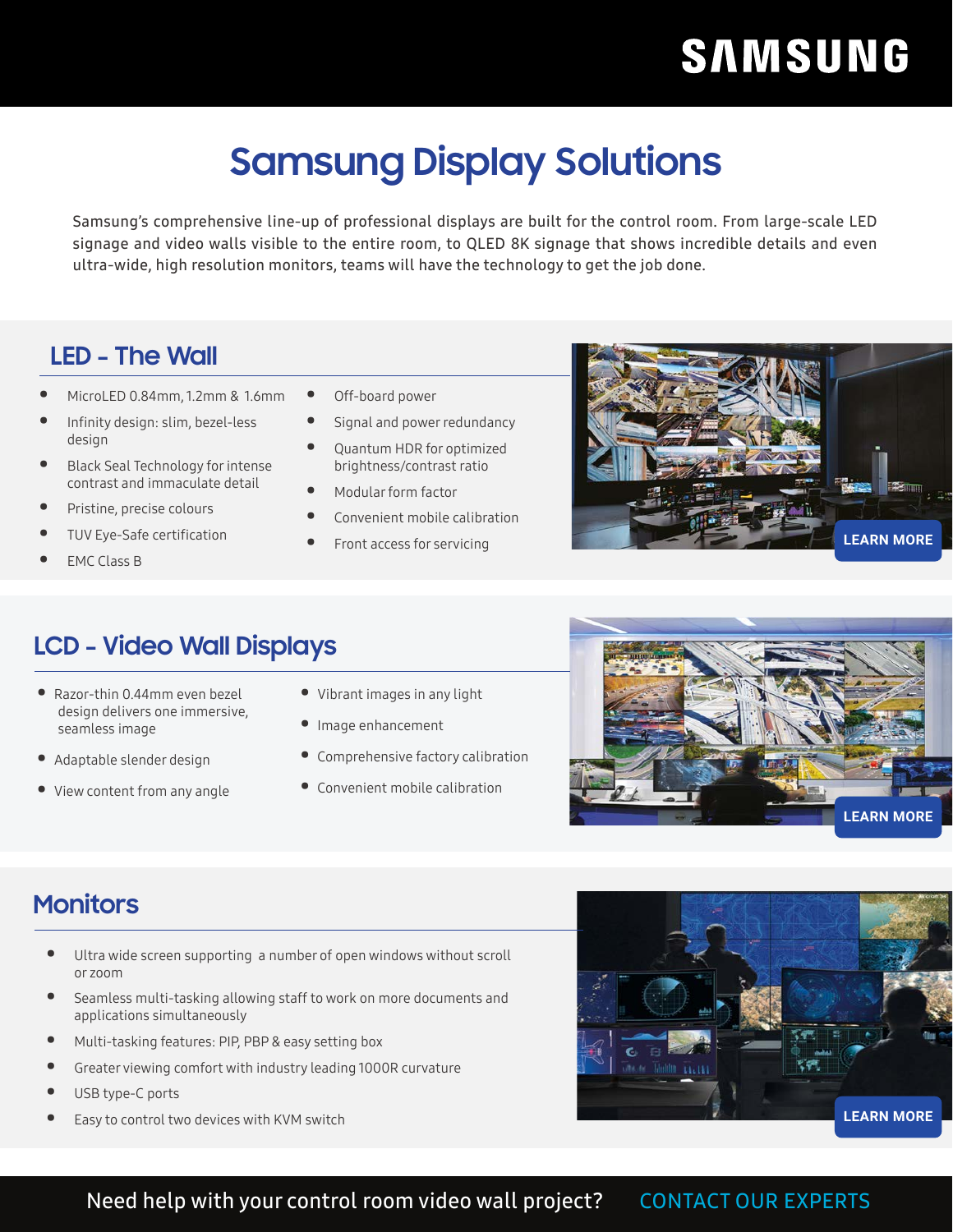# **VuWall** video Wall Control Systems

VuWall provides solutions for the most effective distribution of visual information from any source to any type of display or video wall. VuWall's ecosystem of interoperable products increase productivity with power and ease of use, enabling control room operators to focus on their mission and not on the technology.

### **VuScape Video Wall Controllers**

#### **VuWall video wall control systems powering Samsung displays for advanced video wall management.**

High-performance video wall processor ideal for small or large video wall deployments. Easily control and distribute all content sources to any display on your network with the utmost flexibility and full-featured management software.

- Power up to 96 displays with a single controller
- Capture up to 40x 4K sources with a single controller
- Mix baseband and IP sources on the same controller (Multiple 4K HDMI/Display Port inputs)
- Display up to 160 HD IP streams simultaneously
- Decoding of IP streams through hardware up to 4K
- Display an unlimited number of windows per screen
- NVIDIA Quadro GPU with 3D Acceleration available
- Encoding of HDMI inputs or of the video wall up to 4K
- Single chassis solution for a simplified deployment
- 24-bit true color image processing at full frame rate
- Support for standard Windows applications
- Dependable for 24/7 mission-critical operations
- Powered by VuTrex™ technology

**[LEARN MORE](https://vuwall.com/products/vuscape/)**

### **TRx Video Wall Management**

### **Centralized Multi-Video Wall Management Software**

Innovative centralized management platform for configuring and operating multiple video walls, multi-viewers, encoders, and decoders. Simplify the deployment of complex AV-over-IP projects with easy drag-and-drop operations and without the need for any programming.

**Interoperable** Multi-brand & multiformat compatibility



Easy drag & drop operations



**Reduced Risk** No programming required



**Flexible & Scalable** Expand easily with growing needs



Need help with your control room video wall project? [CONTACT OUR EXPERTS](http://vuwall.com/samsung-control-room-solutions/)